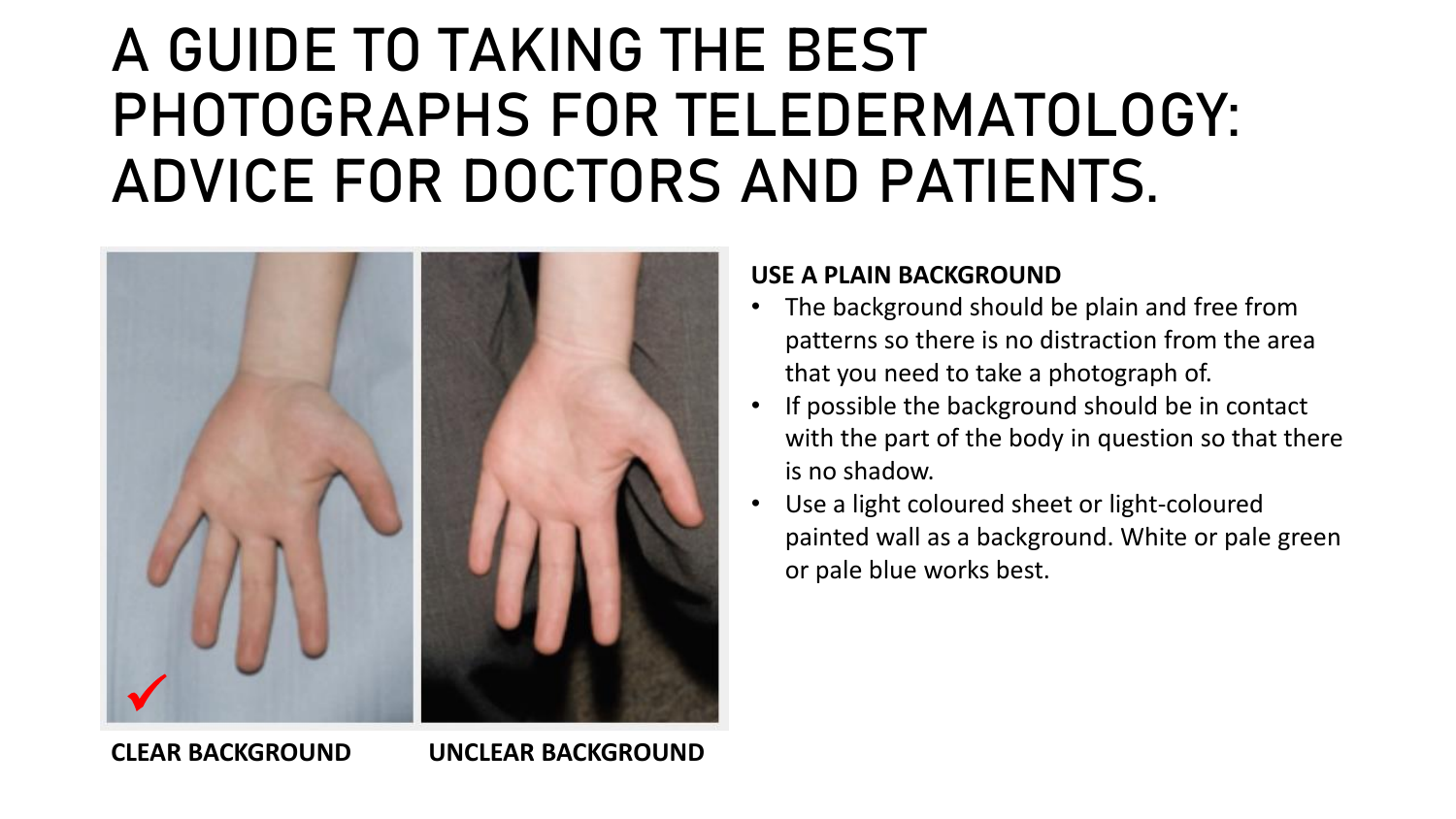

#### **GOOD OVERHEAD LIGHTING IS IDEAL**

- Full daylight works best. Try moving to an area where daylight falls onto the area to be photographed.
- Use a flash
- General room lighting is not usually good enough, so use a desk lamp or torch to provide additional lighting.

**FLASH ON FLASH OFF**

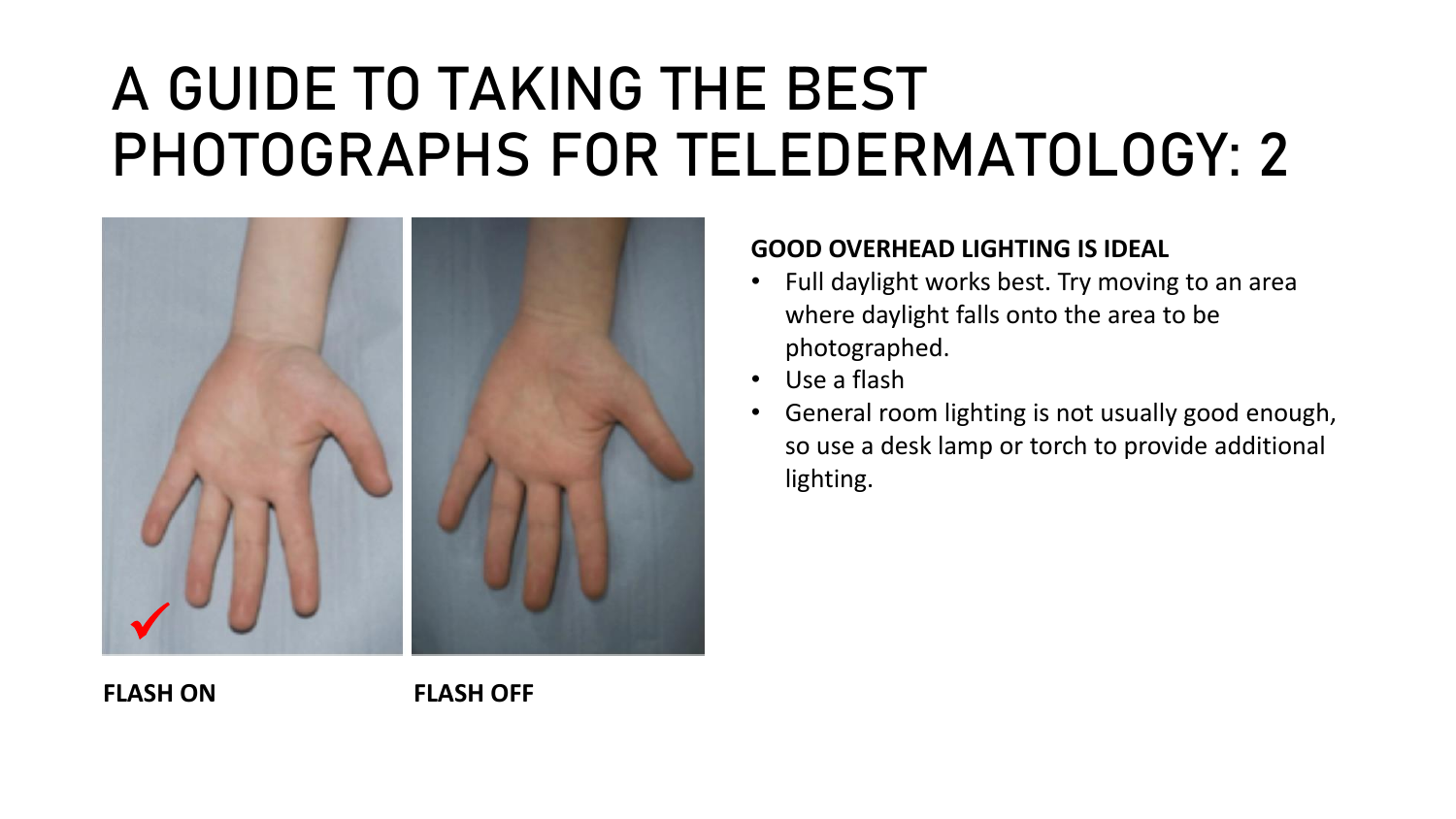



### **ALWAYS TAKE AN ESTABLISHING IMAGE FOLLOWED BY ONE OR TWO CLOSE UPS**

- This allows the doctor to see the problem clearly, and to understand where it is located on your body
- If you have more than one area that your doctor has asked to see, take an establishing shot of each area followed by a close-up
- The images shown here demonstrate that the problem is on the leg, a closer photograph, and then a much closer shot.
- Use a ruler to show size: try to hold a tape measure or ruler next to the lesion to show the doctor the size of the problem.
- In the second set of photographs here, a closer shot of one of the spots would have been helpful.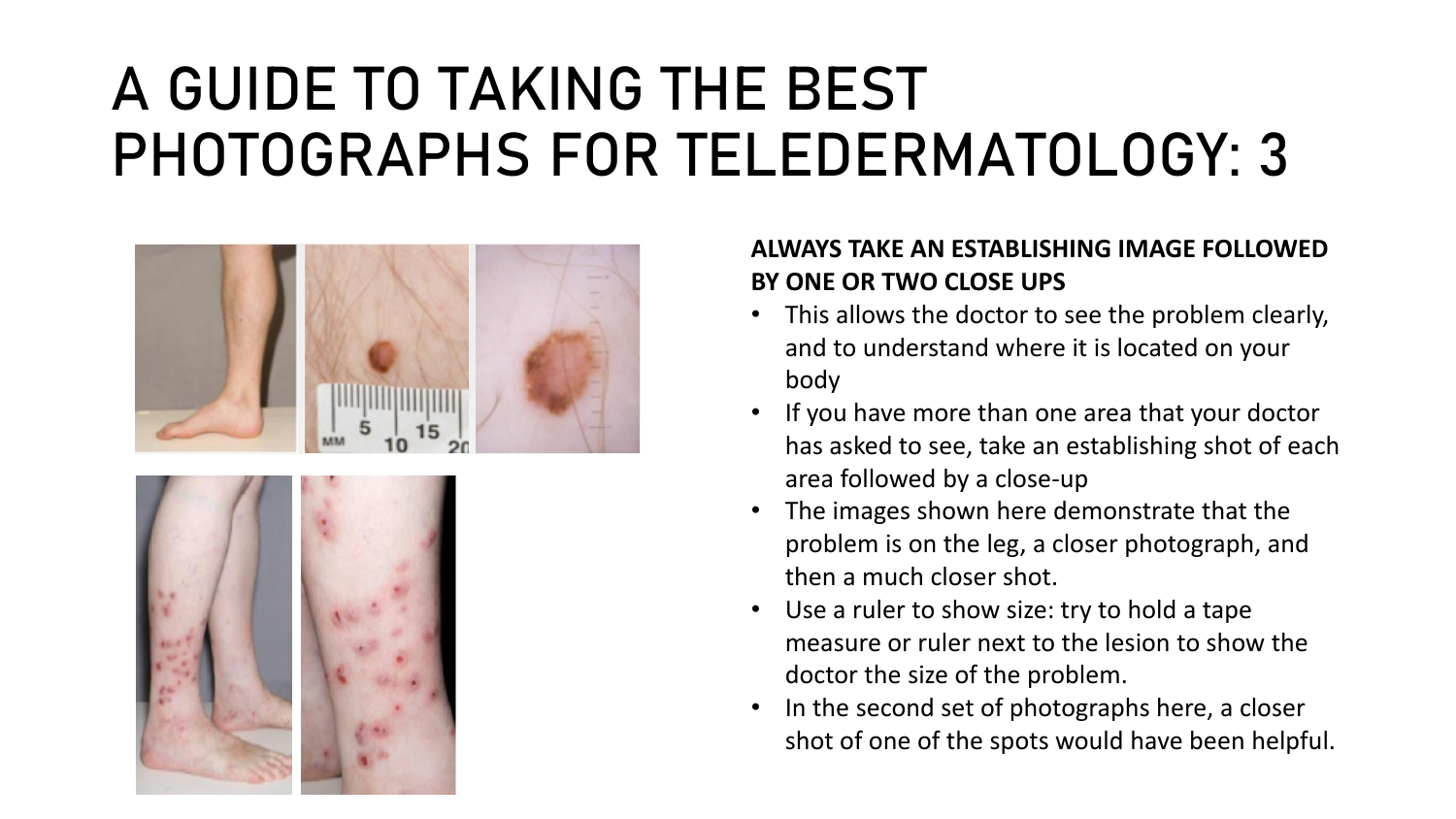

#### **YOU MAY NEED TO TAKE MORE THAN ONE PHOTO**

- These examples show that the problem area is on the thumb. A piece of measuring tape shows the size.
- Next, a closer photograph of the lesion has been taken
- A third photograph from the side shows how high the lesion is.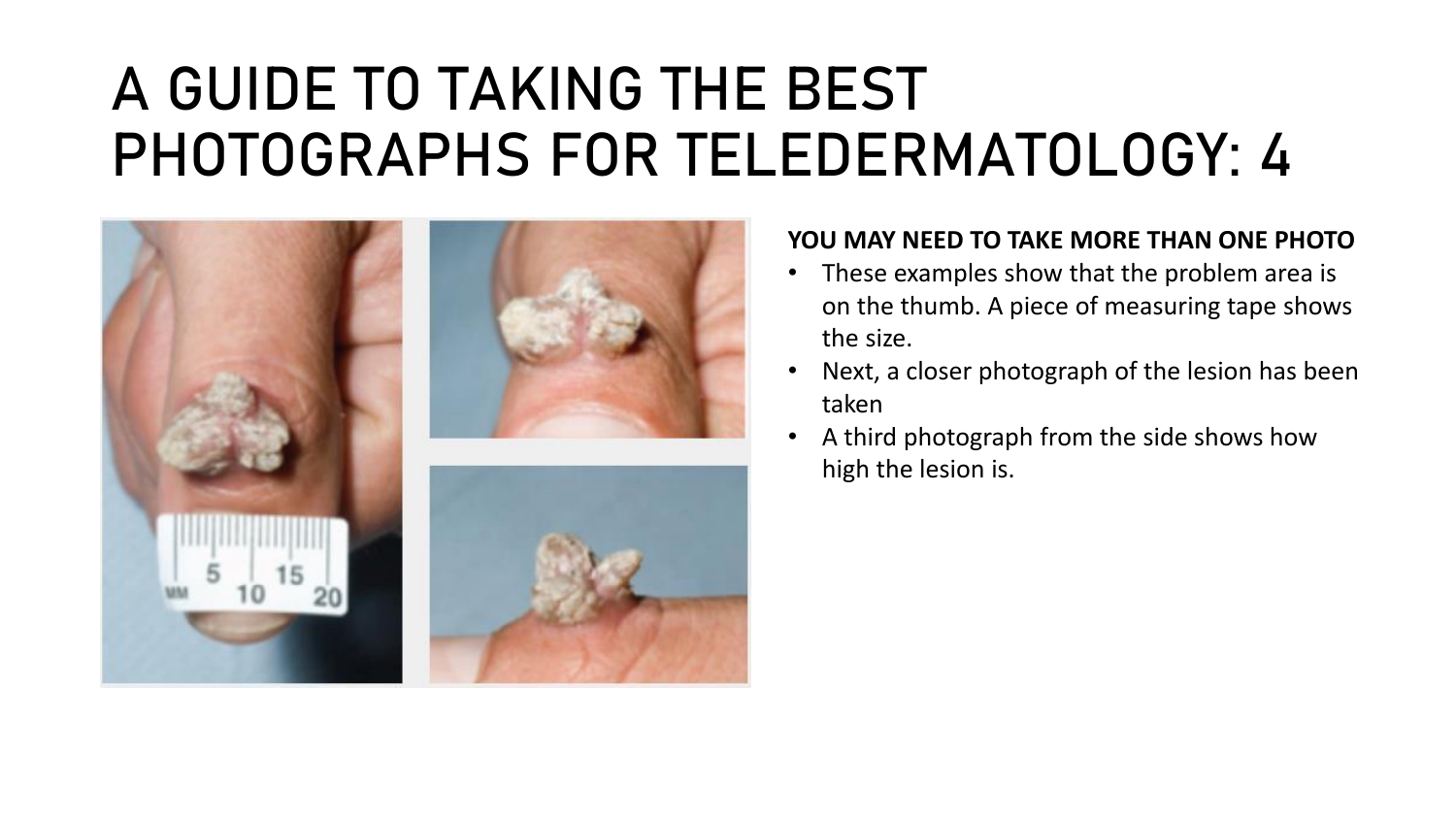

#### **USING AUTOFOCUS TO GET A BETTER IMAGE**

- Your doctor needs to see a photo that is in focus, and not blurred. Most digital cameras and smart phones use autofocus. You may need to wait for the camera to focus.
- If your phone is too close to the area it will be blurry. If this happens, move back from the area and then use zoom to get a close-up.
- Focus is always better in very good lighting